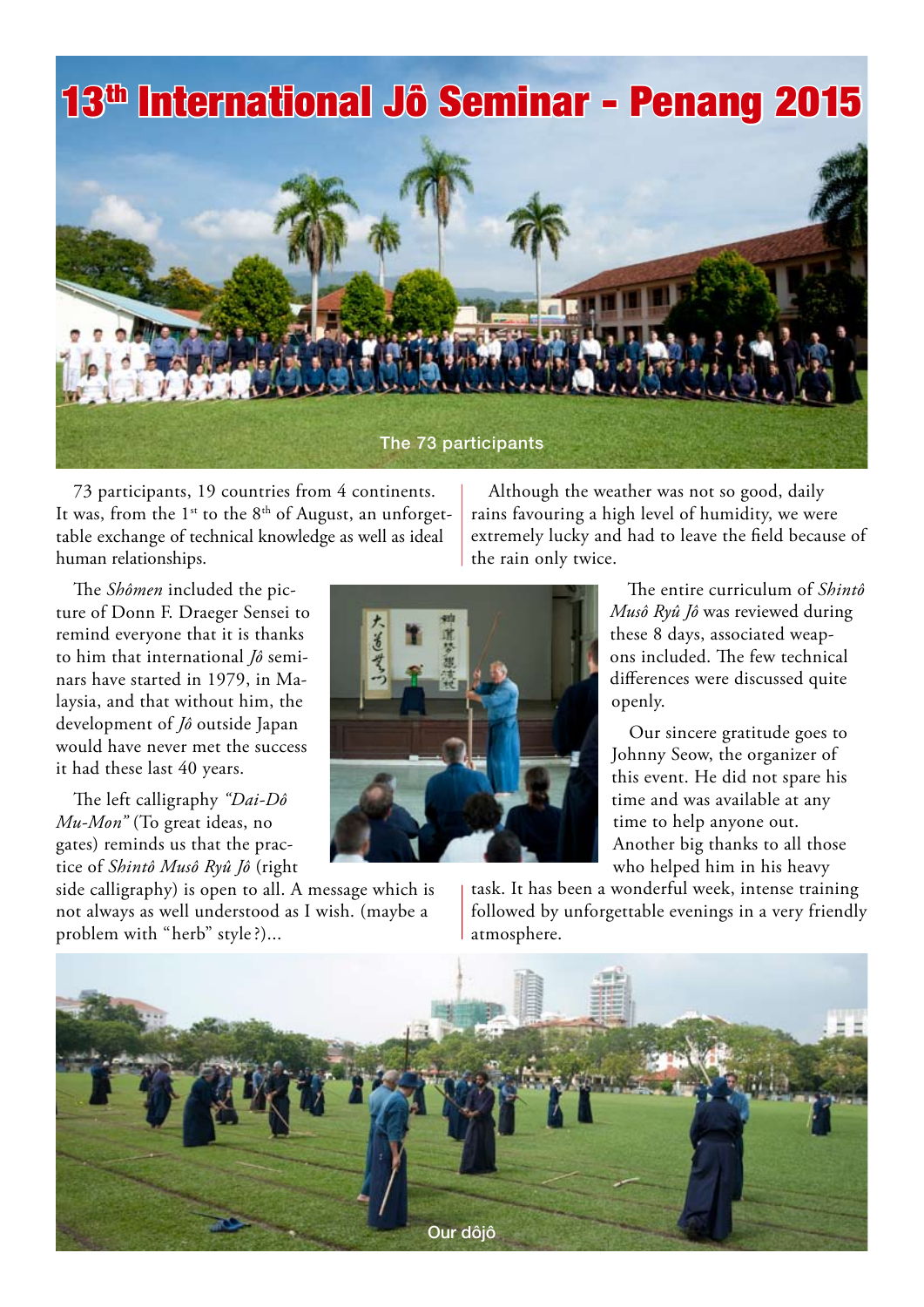

The Welcome Dinner took place on the 1<sup>st</sup> of August, Swiss National Day. The Swiss group was invited to sing the National Anthem... a disaster! which ended up in a Japanese "drinking song"...

# Programme

Every morning, at 06h00 sharp, our "Shômen ni rei !" mingled with the sound of the close Muezzin calling the Muslims for the first daily prayer.

Breakfast time from 07h00 to 09h00. Then, back to the field until noon with two teachers, each day different, plus myself, to take care of the less advanced trainees.

From 15h00 to 18h00, same thing again, continuing the programme, interrupted by demonstrations and explanations from the teachers present.

Apart from a *Mondo* Q&A meeting and a calligraphy presentation, evenings were free. Wednesday, excursion day, the rain kept us away from a planned jungle walk, but not from enjoying a marvellous meal near the seaside further South of Penang Island.



"Heritage Hotel", a wonderful place, very near the training field (when the rear door was open...) including two restaurants where we were welcomed in turn everyday.



Through the whole week, we tasted various and excellent dishes, as copious as tasty.

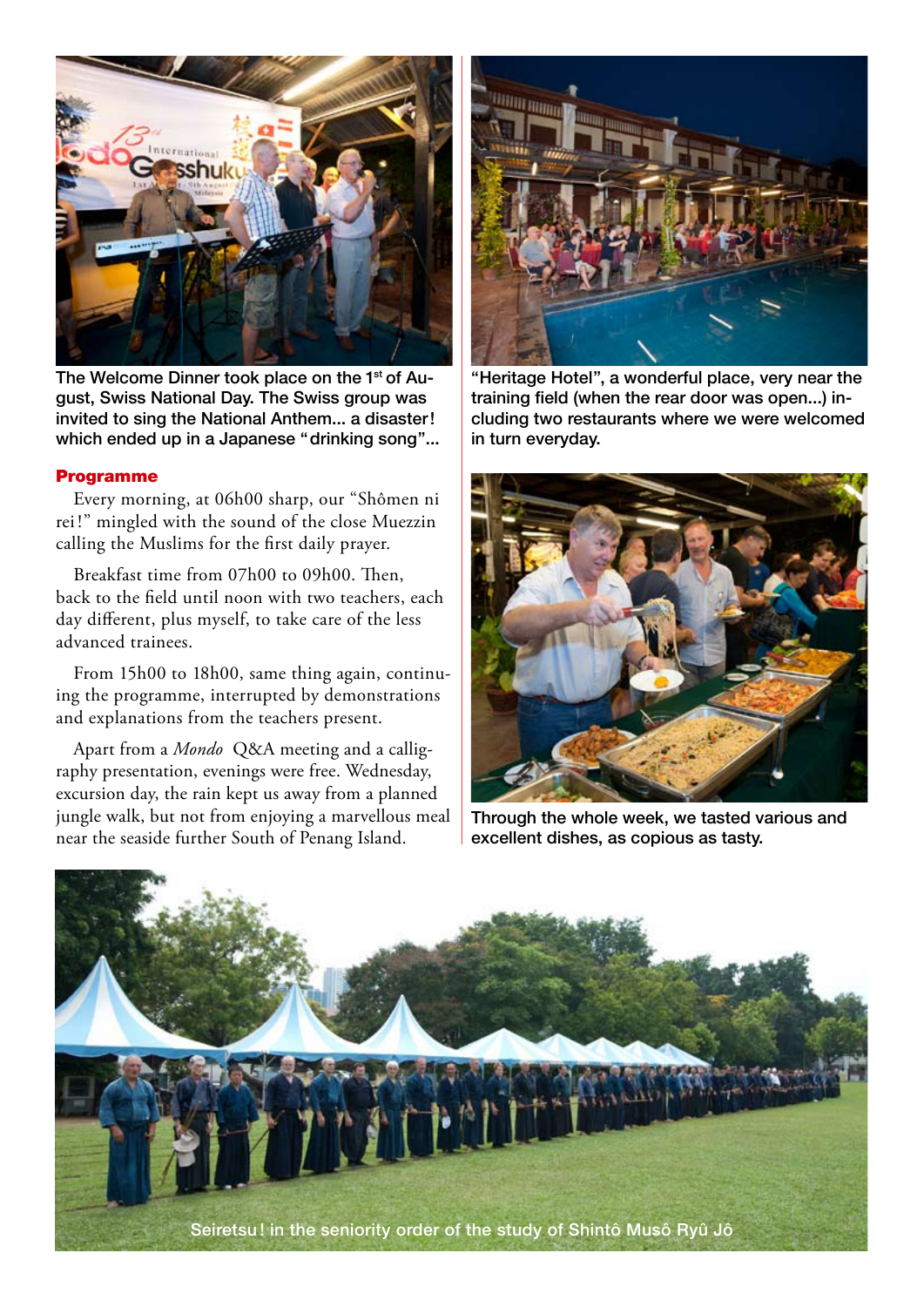

Delivering Oku Iri to Daniel Cailleux. Welcome in Seiryukai-Europe to this teacher of the group of Grenoble, France, a person of great humility who has devoted himself to his group since several decades ago.

## Exams session

On Saturday afternoon, the last day of the seminar, some ten candidates tried for *shodan, nidan* and *sandan*. Most of them were Europeans (with *Uchidachi* from several continents), but also Lucas Leong Kok Kong (right), the most advanced student of Johnny Seow, now in *Kagewaza*, who wished to profit of this very special occasion. Despite some small "problems" all have been successfully promoted for the required grade.



Delivering Menkyo Kaiden to Johnny Seow. Having started Jô in 1972 with Draeger Sensei and isolated for some 20 years, without Uchidachi, Johnny practised "shadow training" to keep SMR in his brain. Without anyone above to deliver him this well-deserved certificate, and knowing his work and abilities, I thought it was my duty to do it in front of Draeger Sensei's picture.



Delivering Menkyo Kaiden to Larry Biery whom I met in Japan in 1974. Having tested his capacity during a whole week in Geneva this Spring, I took the liberty to deliver this certificate to this US citizen with whom I have kept up a close relationship during the past 41 years. A certificate which he felt very difficult to obtain in his own country.



#### Embu

A *Embu* particularly rich by the variety of the source of the *Embusha* and the diversity of the performed disciplines. I was bent on doing my *kata* of *Jûdô Ne-waza* (1) in memory of Draeger Sensei since it is thanks to this discipline that I met him and that I have been introduced to *Jô*, to *Iai* and to calligraphy.







Glen Henry (Aus) and his student demonstrated Gojû Ryû Karate, Saifa Kata and Bunkai (2). Michael, very elegant, showed Kyokushin Karate and Tai Ji Quan (3). Franco and Lorenzo Aikidô Suwariwaza (4) and our two new EJF teachers Ran-Ai (5).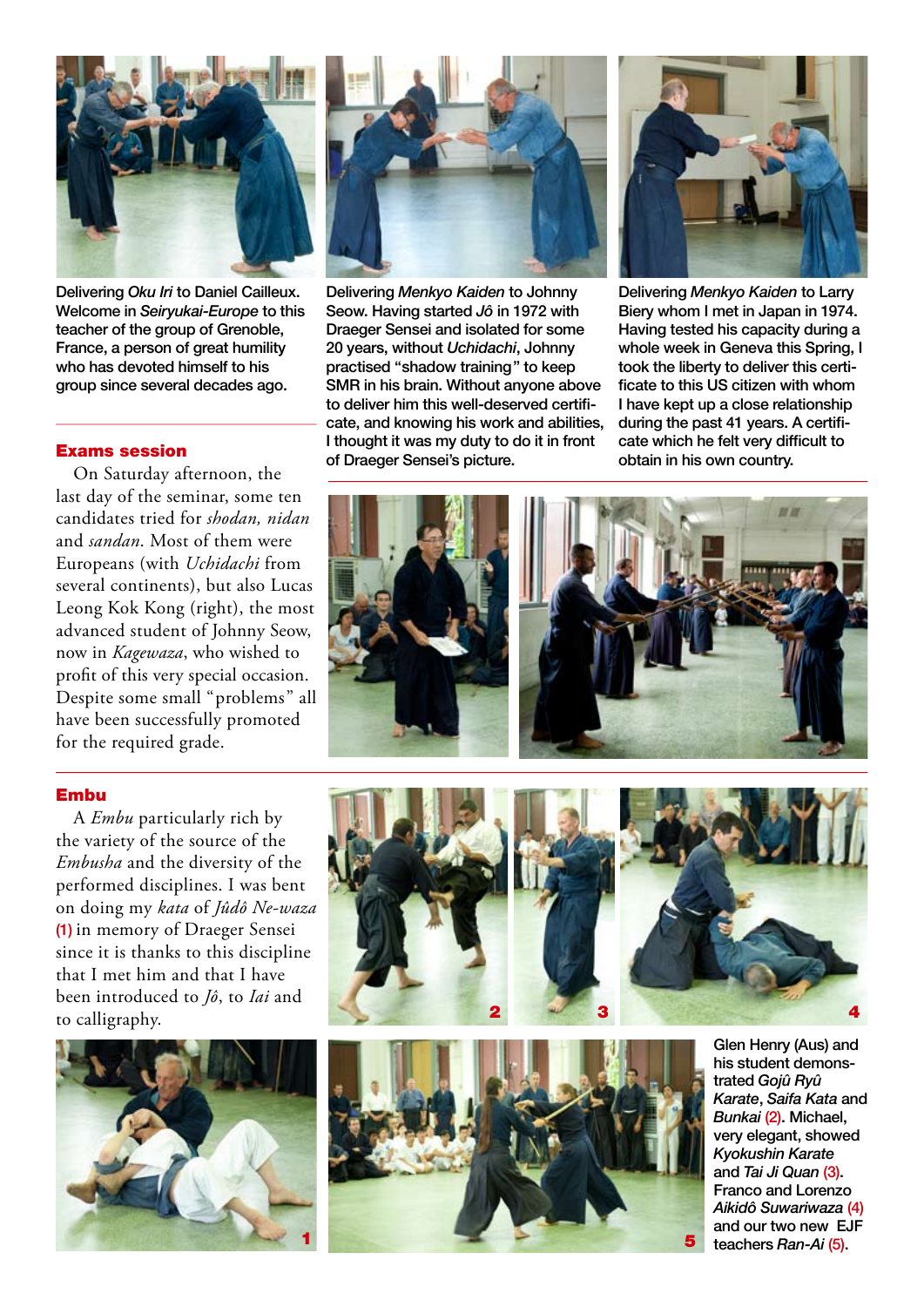







Two beginners of the Indonesian group took the risk of performing Monomi, well done! They had studied it a few hours before (6). Michael and Kees for Jutte, (7). Sergio and Lorenzo for Kusarigama (8) Seow and Lucas for Chûdan (9), ending with Musô Shinden Ryû-lai, Shochi Ryû and Tenshin Shoden Katori Shintô Ryû, below with Lorenzo (10).



## A few days before the seminar

The Minister of Youth and Sport of the City of Georgetown, YB Chong Eng, (red shirt) honoured us with her visit to officialize this seminar with a welcome speech. She insisted on taking a group picture with the seminar banner (right). On the other hand, Johnny Seow had invited Chinese calligraphers for a demonstration during which they offered me several beautiful calligraphies (right, lower). However, they didn't do it without testing me first (below). The rest of the

time, Seow and I reviewed the entire curriculum of *SMR Jô* in his lovely *Dôjô* ESA of which the entrance is right in the middle of a typical restaurant.